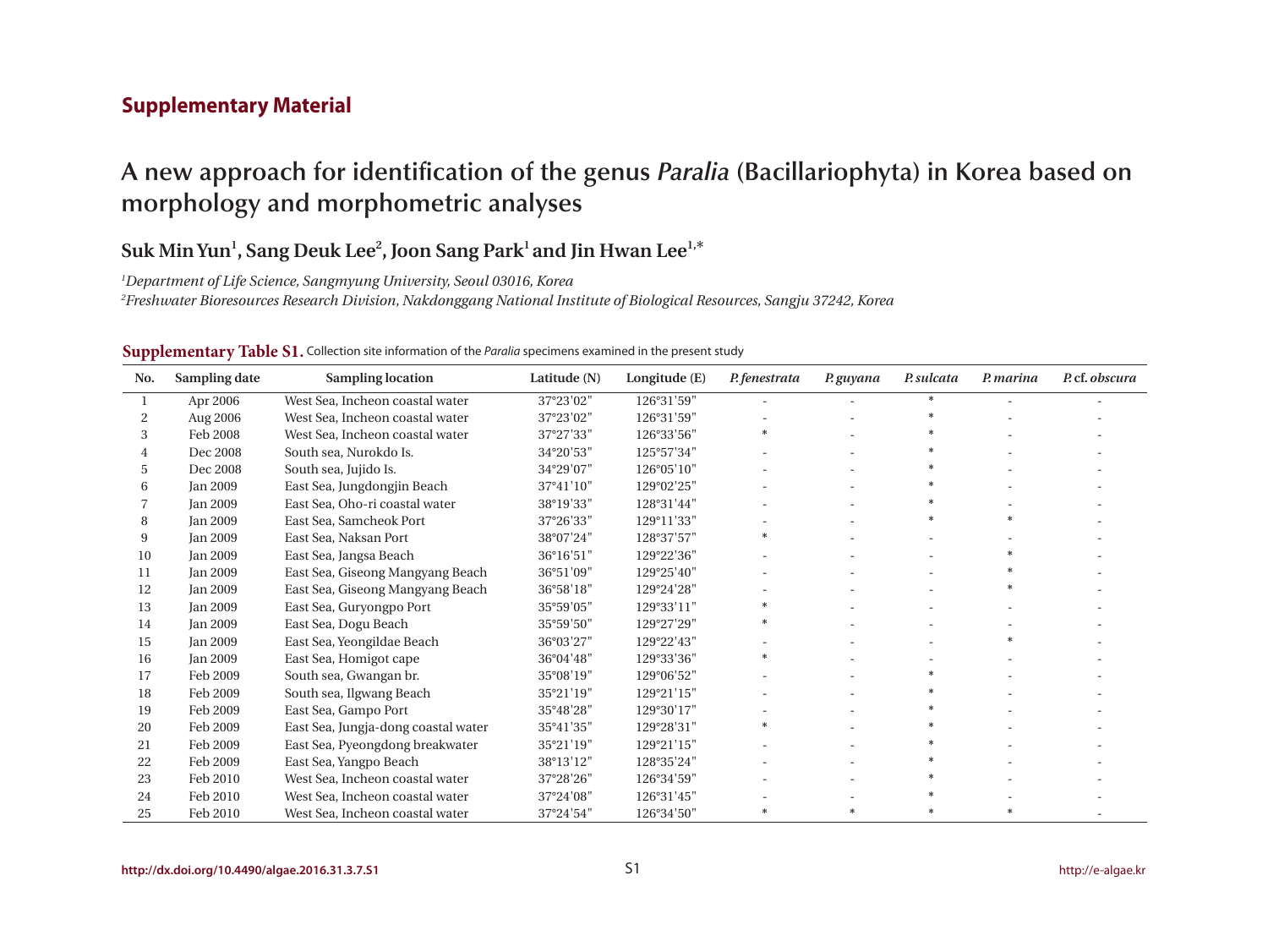## **Supplementary Table S1. Continued**

| No.    | Sampling date   | <b>Sampling location</b>             | Latitude (N) | Longitude (E) | P. fenestrata | P. guyana | P. sulcata | P. marina | P.cf. obscura |
|--------|-----------------|--------------------------------------|--------------|---------------|---------------|-----------|------------|-----------|---------------|
| 26     | <b>Jul 2010</b> | West Sea, Saemangeum dike            | 35°43'40"    | 126°31'46"    |               |           |            |           |               |
| 27     | <b>Jul 2010</b> | West Sea, Daehang-ri coastal water   | 35°41'17"    | 126°31'55"    |               |           |            |           |               |
| 28     | <b>Jul 2010</b> | West Sea, Hanjin dock                | 36°58'15"    | 126°46'60"    |               |           |            |           |               |
| 29     | <b>Jul 2010</b> | West Sea, Boryung Port               | 36°19'41"    | 126°30'36"    |               |           |            |           |               |
| $30\,$ | Jul 2010        | West Sea, Jeokbyeok Port             | 35°38'17"    | 126°27'46"    |               |           |            |           |               |
| 31     | <b>Jul 2010</b> | West Sea, Samgilpo Port              | 37°00'12"    | 126°27'11"    |               |           |            |           |               |
| 32     | <b>Jul 2010</b> | West Sea, Dasa Port                  | 36°05'52"    | 126°36'52"    |               |           |            |           |               |
| 33     | <b>Jul 2010</b> | West Sea, Janghang Port              | 36°00'05"    | 126°52'11"    |               |           |            |           |               |
| 34     | <b>Jul 2010</b> | West Sea, Oido dock                  | 37°19'31"    | 126°39'18"    |               |           |            |           |               |
| 35     | <b>Jul 2010</b> | West Sea, Gung-ri Port               | 37°35'34"    | 126°27'12"    |               |           |            |           |               |
| 36     | <b>Jul 2010</b> | West Sea, Gungpyeong Port            | 37°06'33"    | 126°41'10"    |               |           |            |           |               |
| 37     | <b>Jul 2010</b> | West Sea, Jeongok Port               | 37°11'23"    | 126°39'09"    |               |           |            |           |               |
| 38     | Aug 2010        | East Sea, Susan Port                 | 38°04'38"    | 128°40'26"    |               |           |            |           |               |
| 39     | Aug 2010        | East Sea, Ganggu Port                | 36°21'33"    | 129°23'25"    |               |           |            |           |               |
| $40\,$ | Aug 2010        | East Sea, Daetan Port                | 36°26'30"    | 129°26'00"    |               |           |            |           |               |
| 41     | Aug 2010        | East Sea, Jangsa Beach               | 36°16'51"    | 129°22'36"    |               |           |            |           |               |
| $42\,$ | Aug 2010        | East Sea, Chuksan Port               | 36°30'30"    | 129°26'57"    |               |           |            |           |               |
| 43     | Aug 2010        | East Sea, Gongse Port                | 36°59'05"    | 129°24'38"    |               |           |            |           |               |
| 44     | Aug 2010        | East Sea, Gusan Port                 | 36°45'37"    | 129°28'20"    |               |           |            |           |               |
| 45     | Aug 2010        | East Sea, Giseong Mangyang Beach     | 36°51'09"    | 129°25'39"    |               |           |            |           |               |
| 46     | Oct 2010        | West Sea, Woryeon-ri coastal water   | 35°53'11"    | 126°43'39"    | $\ast$        |           |            |           |               |
| 47     | Oct 2010        | West Sea, Gunsan port                | 35°58'11"    | 126°37'02"    |               |           |            |           |               |
| 48     | Oct 2010        | West Sea, Geumgwang-ri coastal water | 35°53'21"    | 126°46'01"    |               |           |            |           |               |
| 49     | Oct 2010        | West Sea, Seonyeon-ri coastal water  | 35°53'09"    | 126°37'44"    |               |           |            |           |               |
| 50     | Oct 2010        | West Sea, Unjeong-ri coastal water   | 36°53'23"    | 126°49'34"    |               |           |            |           |               |
| 51     | Oct 2010        | West Sea, Anseong-ri coastal water   | 35°47'14"    | 126°44'53"    |               |           |            |           |               |
| 52     | Oct 2010        | West Sea, Gyehwa-ri coastal water    | 35°47'43"    | 126°38'33"    |               |           |            |           |               |
| 53     | Oct 2010        | West Sea, Oido dock                  | 37°20'44"    | 126°41'16"    |               |           |            |           |               |
| 54     | Oct 2010        | West Sea, Wolgot dock                | 37°23'14"    | 126°44'25"    | $\ast$        |           |            |           |               |
| 55     | Oct 2010        | West Sea, Pyeongtaek Port            | 36°57'40"    | 126°50'00"    |               |           |            |           |               |
| 56     | Oct 2010        | West Sea, Gwongwan-ri coastal water  | 36°55'02"    | 126°54'24"    |               |           | $\ast$     |           |               |
| 57     | Nov 2010        | South sea, Sin-gi-ri coastal water   | 34°31'41"    | 126°46'23"    |               |           |            |           |               |
| 58     | Nov 2010        | South sea, Haegeumgang coastal water | 34°44'09"    | 128°40'31"    |               |           |            |           |               |
| 59     | Dec 2010        | West Sea, Incheon coastal water      | 37°28'26"    | 126°34'59"    |               |           |            |           |               |
| 60     | Dec 2010        | West Sea, Incheon coastal water      | 37°24'08"    | 126°31'45"    |               |           | $\ast$     | $\ast$    | $\ast$        |